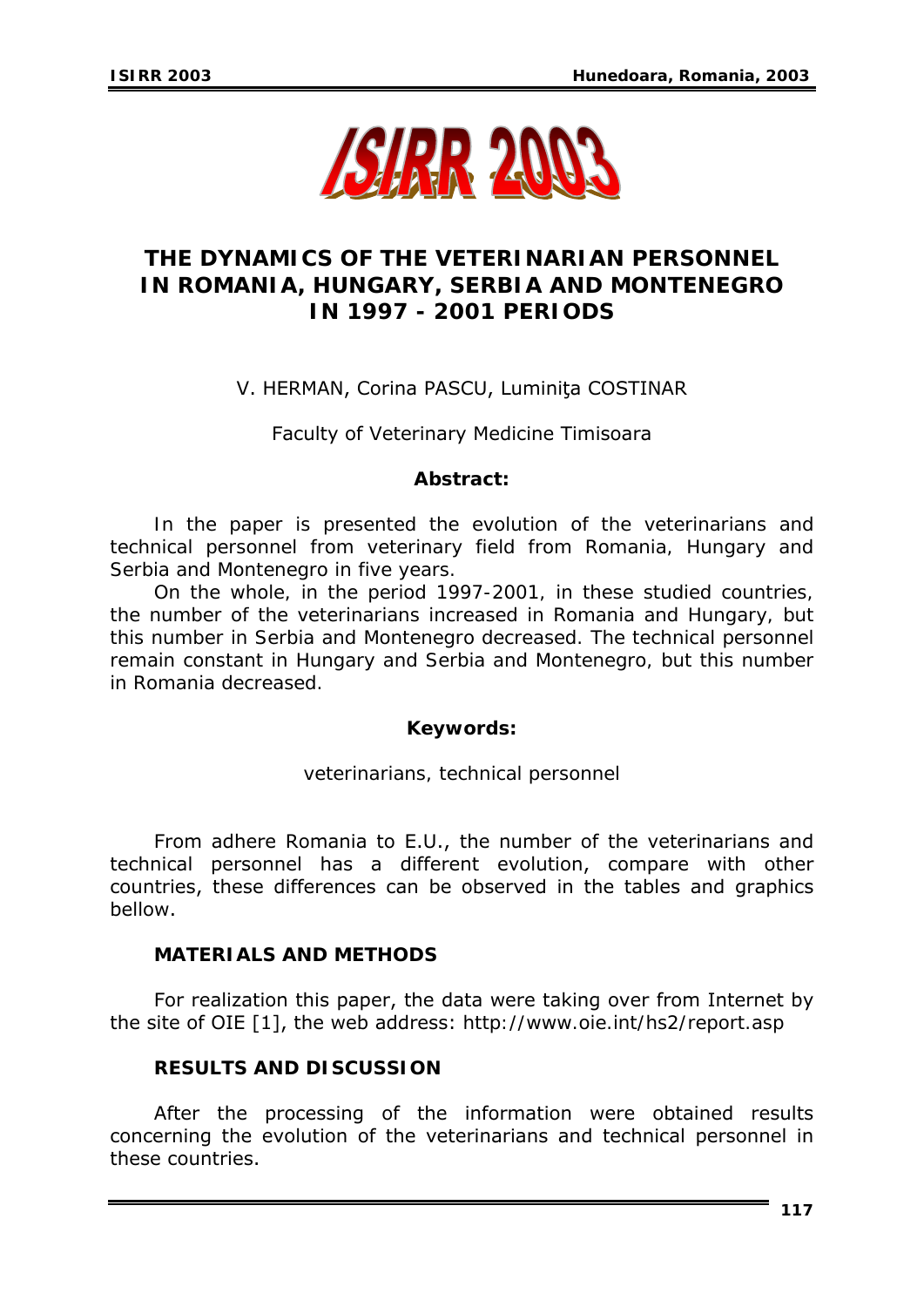In Romania, between 1997-2001 is observed high oscillation of the number of veterinarians and technical personnel, both, but, at the end of this period the number of the veterinarians was close from the values from the beginning of the studied period (8.400), contrary, the technical personnel was drastically diminishable (5.272 vs. 8.100).

In the table 1 is present the evolution of the veterinarians and technical personnel in Romania between 1997-2001.

|  | Table 1. The number of the veterinarians and technical personnel in |
|--|---------------------------------------------------------------------|
|  | Romania                                                             |

| Year | Number of     |                     |  |  |
|------|---------------|---------------------|--|--|
|      | veterinarians | technical personnel |  |  |
| 1997 | 8260          | 8100                |  |  |
| 1998 | 8320          | 7280                |  |  |
| 1999 | 8015          | 1825                |  |  |
| 2000 | 7614          | 1348                |  |  |
| 2001 | 8403          | 5272                |  |  |

In Hungary, the number of the veterinarians increases from 2920 in 1997 to 4088 in 2001, while the increase of the technical personnel was insignificant in this period.

In the table 2 is present the evolution of the veterinarians and technical personnel in Hungary between 1997-2001.

*Table 2. The number of the veterinarians and technical personnel in Hungary* 

|      | Number of     |                     |  |  |
|------|---------------|---------------------|--|--|
| Year | veterinarians | technical personnel |  |  |
| 1997 | 2920          | 490                 |  |  |
| 1998 | 3250          | 530                 |  |  |
| 1999 | 3772          | 537                 |  |  |
| 2000 | 3939          | 542                 |  |  |
| 2001 | 4088          | 548                 |  |  |

In Serbia and Montenegro, the number of the veterinarians in the first three years of the studied period was round about 2.700, has an important decrease in 2000 and 2001 till 1400, while the technical personnel was constantly over 2.000.

In the table 3 is present the evolution of the veterinarians and technical personnel in Serbia and Montenegro between 1997-2001.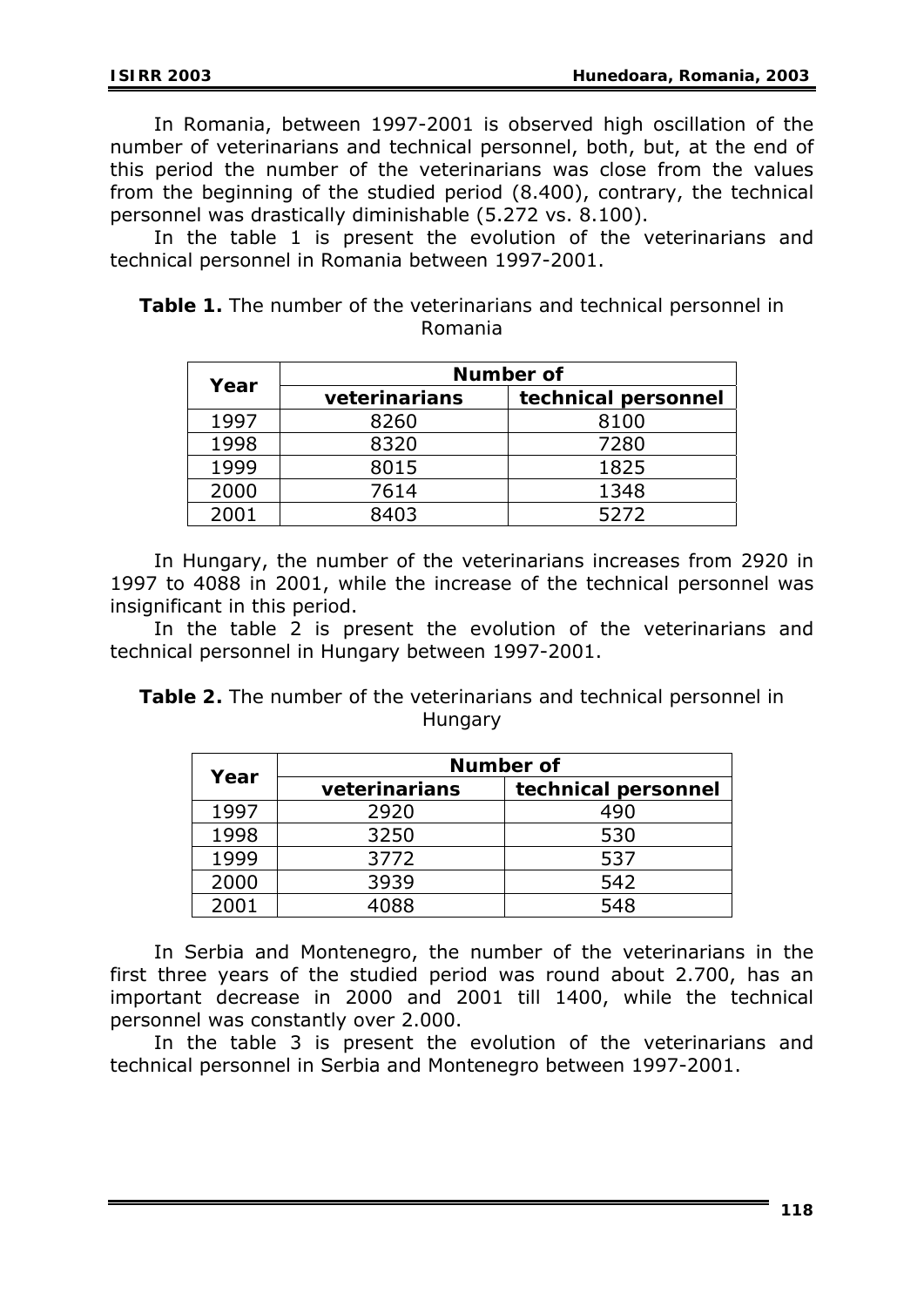| Year | Number of     |                     |  |  |
|------|---------------|---------------------|--|--|
|      | veterinarians | technical personnel |  |  |
| 1997 | 2616          | 2016                |  |  |
| 1998 | 2687          | 2000                |  |  |
| 1999 | 2730          | 2090                |  |  |
| 2000 | 1483          | 2008                |  |  |
| 2001 | 1442          | 2049                |  |  |

*Table 3. The number of the veterinarians and technical personnel in Serbia and Montenegro* 

On the whole, in the countries studies in 1997-2001 periods, the number of the veterinarians increases in Romania and Hungary and decrease in Serbia and Montenegro (table 4 and figure 1). The veterinary technical personnel remain constant in Hungary and Serbia and Montenegro and decrease in Romania (table 5 and figure 2).

*Table 4. The evolution of veterinarians in Romania, Hungary and Serbia and Montenegro* 

| Country / Territory        | 1997 | 1998 | 1999 | 2000 | 2001 |
|----------------------------|------|------|------|------|------|
| Hungary                    | 2920 | 3250 | 3772 | 3939 | 4088 |
| Romania                    | 8260 | 8320 | 8015 | 7614 | 8403 |
| Serbia and Montenegro      | 2616 | 2687 | 2730 | 1483 | 1442 |
| 9000                       |      |      |      |      |      |
| <b>8260</b><br><b>2000</b> |      |      |      |      | 8403 |



*Fig. 1. The dynamics of the veterinarians' number from Romania, Hungary and Serbia and Montenegro* 

Concerning the total number of veterinarians the decrease order is: Romania, Hungary and Serbia and Montenegro.